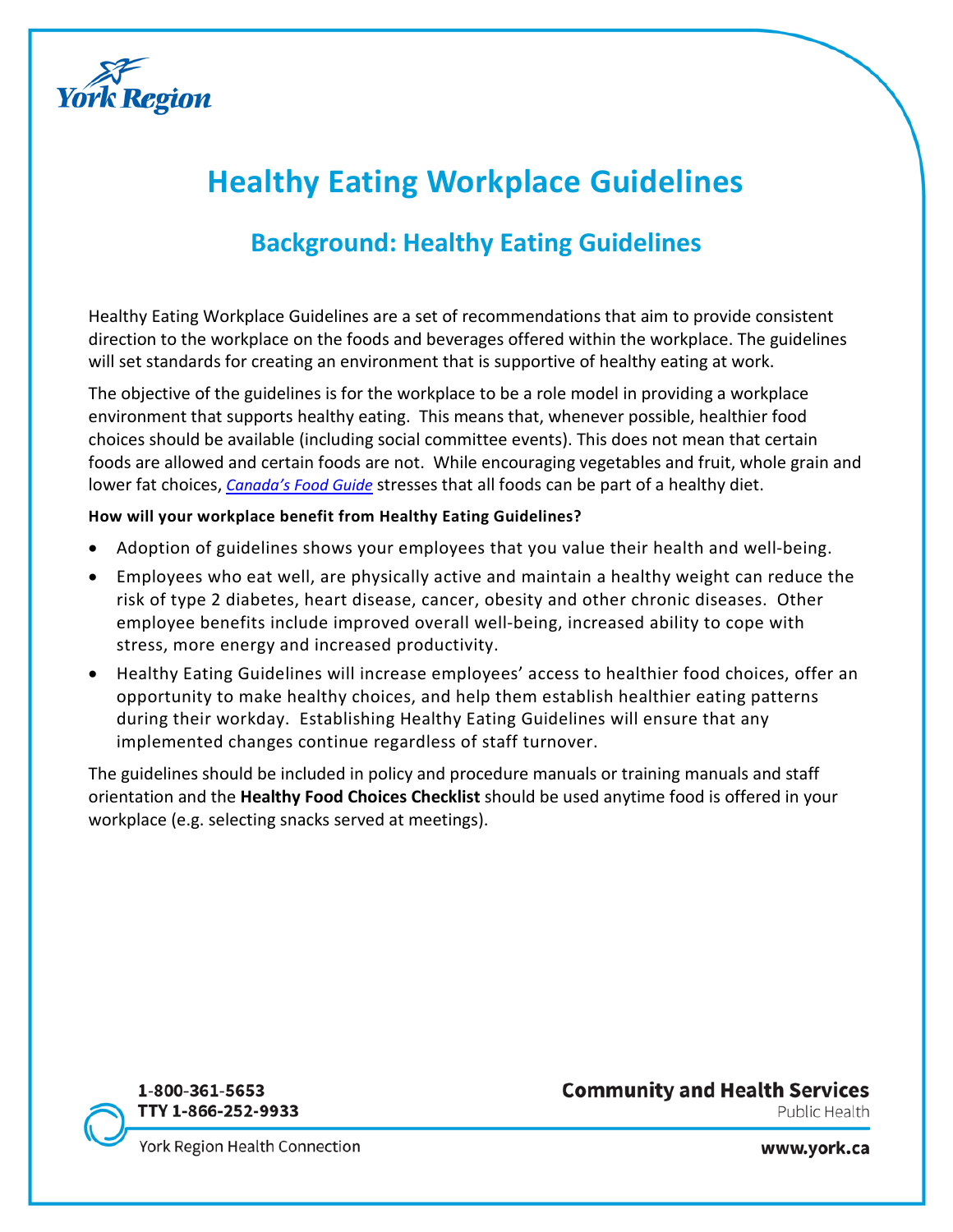# **Healthy Food Choices Checklist**

### **Recommendations**

### **PROMOTE HEALTHY EATING**

- Choose (or request from catering companies) foods based on meal/event categories outlined below
- When planning meals aim for at least 3 food groups at meals, and 1-2 food groups at snacks
- Keep in mind individual food sensitivities and/or allergies

### **PROMOTE ONTARIO PRODUCTS**

• Look for Ontario products in the grocery store, or ask for them from your caterer or food service provider

### **BE ENVIRONMENTALLY FRIENDLY**

- Use dishes rather than disposable products, or look for biodegradable disposable products (i.e. paper plates instead of foam)
- Recycle food packaging when possible
- Reduce the use of food packaging

### **Cultural diversity**

• Appreciate the cultural diversity of the workplace by seeking input from staff as to the type of foods they would prefer at meetings and events

### **PRACTICE SAFE FOOD HANDLING**

- Follow proper hand washing procedure
- Aim to serve food within 30 minutes after it arrives
- Keep cold foods cold, and hot foods hot
- Don't leave perishable foods at room temperature for longer than 2 hours
- Ensure leftovers are refrigerated as soon as possible
- If you have questions about safe food handling contact York Region Community and Health Services, Health Connection at 1-800-361-5653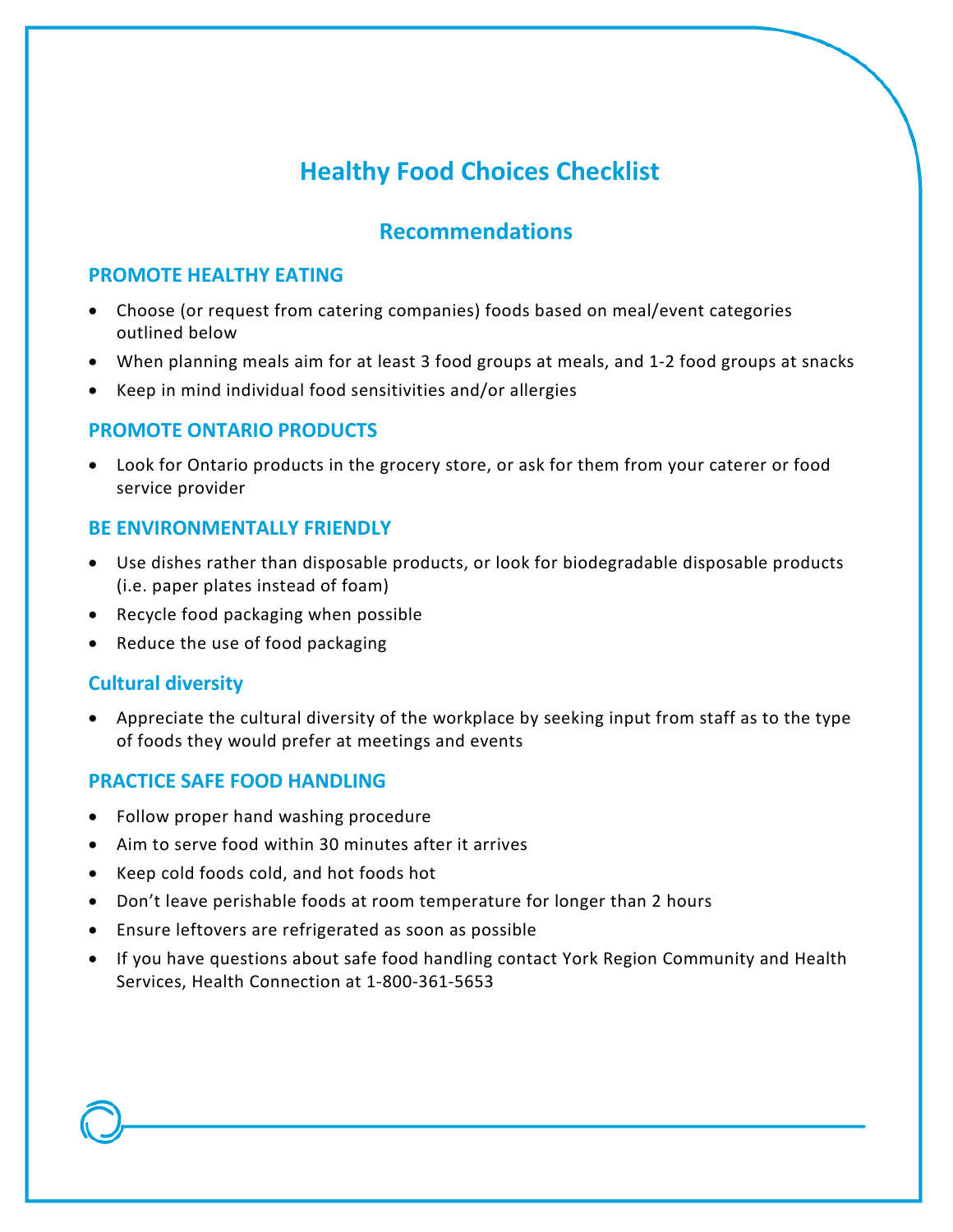### **Beverages (at meals and snacks)**

- Have fresh water available always
- 100% fruit or vegetable juice (avoid large-size bottles)
- 2%, 1%, skim or chocolate milk, or fortified beverages (e.g., soy beverage)
- □ Milk in addition to cream for coffee and tea
- Decaffeinated beverages (e.g. herbal tea)

### **Breakfast**

- □ Fresh Fruit (whole or sliced) or fruit cups (packed in juice)
- Whole grain breads, toast, bagels, pita
- □ Hot or cold whole grain cereal
- Lower-fat muffins and loafs
- Lower-fat cheeses (20% M.F. or less)
- Lower-fat yogurt (2% M.F. or less)
- □ Offer spreads (light cream cheese, butter, margarine, jams) on the side
- Consider lower-fat cooking methods for meat & alternatives, e.g., poached or boiled eggs, ham or baked beans.

### **Example Breakfast**

Bowl of bananas and/or apples 100% fruit juice Whole grain bagels Light cream cheese and jams Coffee/tea

### **Lunch**

### **Sandwiches**

- □ Whole grain breads, bagels, pita, tortilla, rolls or roti
- Variety of lower-fat sandwich fillings such as tuna or salmon salad, grilled vegetables, lean roast beef, turkey, chicken, ham, pastrami or lower-fat cheese

### **Main Dishes**

- $\Box$  Meatless dishes such as pasta with tomato sauce, vegetarian lasagna, vegetarian Pad Thai, stir-fry vegetables with tofu
- $\Box$  Pizza with vegetable toppings and lower-fat meat toppings (e.g. chicken)
- Ask for sandwiches made with little or no mayonnaise, butter or margarine. Order mayonnaise, butter or margarine on the side. Offer mustard, chutney, relish and hummus as alternatives
- $\Box$  Choose leaner meats, fish, or poultry dishes that are grilled, broiled, roasted or steamed instead of fried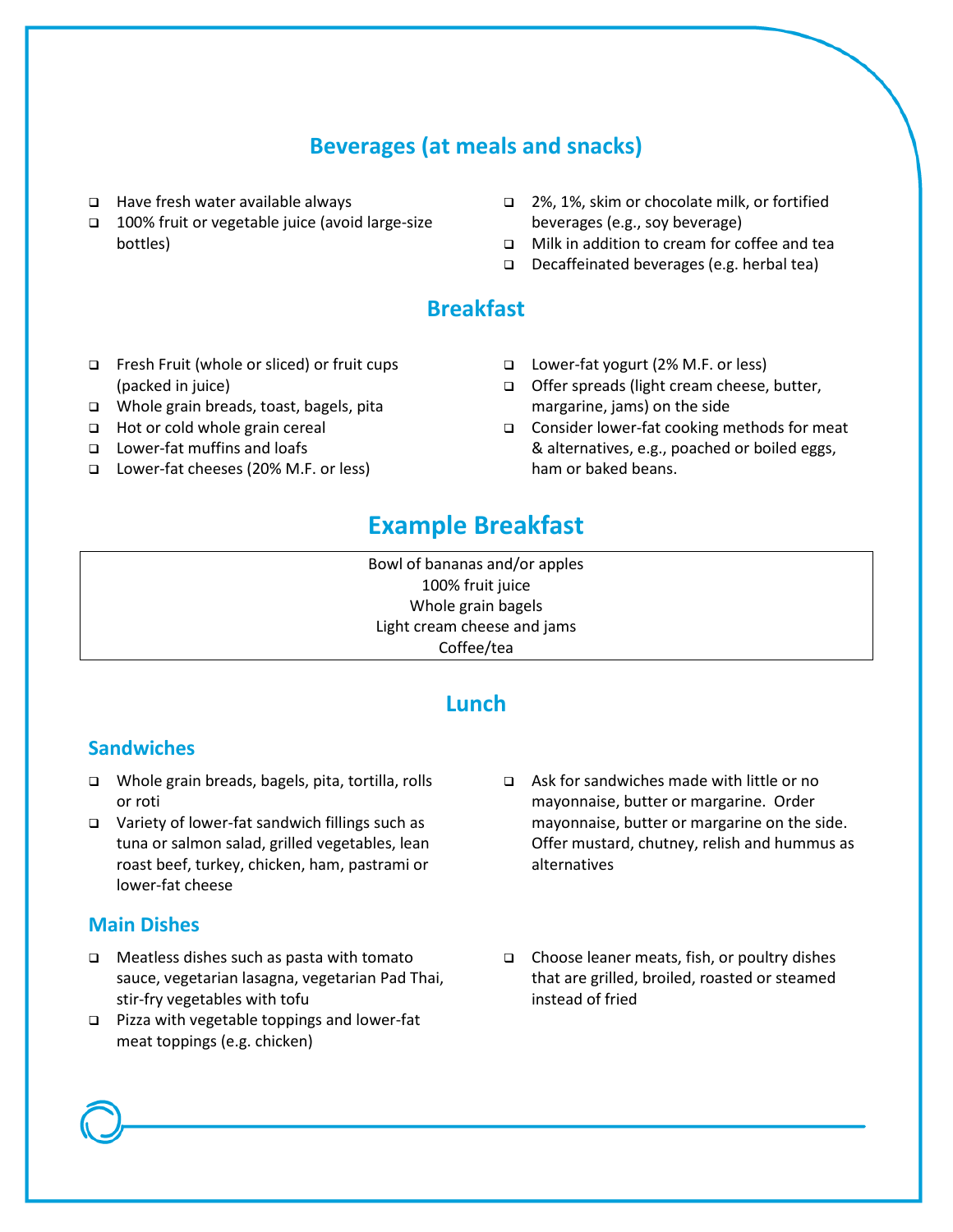$\Box$  Ask for whole wheat pasta, brown rice, baked potatoes or wedges instead of white pasta, white rice or French fries

### **Salads and Soups**

- Variety of dark greens such as spinach, mesculun, red-leaf or romaine lettuce
- Vegetable salads such as tomato and cucumber or green bean salad
- □ Vegetable tray

#### **Desserts**

- □ Make dessert about choice
- □ Fresh, canned or dried fruit, fruit salad, fruit kebobs
- Consider culturally-appropriate, international dishes
- $\Box$  Choose lower-fat salad dressings and/or have salad dressings served on the side
- Pasta, couscous, quinoa, bean or lentil salads
- Vegetable-based broth soups
- □ Lower-fat yogurt
- $\Box$  Lower-fat muffins, whole grain cookies (e.g. oatmeal)

### **Example Lunch**

Minestrone Soup with Crackers Assorted Sandwiches (tuna, salmon, turkey, ham, vegetables) on whole wheat bread, roll, bagel or pita Vegetable platter with low-fat dressing Assortment of Cookies Jugs of fresh water

### **Snacks**

- Fresh vegetables or fruit
- Fruit salad or kebobs
- Vegetable or fruit tray
- □ Whole grain crackers and lower-fat cheese (20% M.F. or less)
- Lower-fat yogurt (2% M.F. or less)
- □ Bean or vegetable based dips (e.g. hummus) served with pita, baked tortilla chips or vegetables
	-

### **Example Snack**

- Lower-fat/high fibre cereal and/or granola bars
- Trail mix, dried fruit, mixed nuts
- □ Plain popcorn
- Ensure foods are offered in snack-size portions
- □ Have a fruit tray or basket available.
- □ Variety of lower-fat muffins or bagels with lower-fat spreads (e.g. light cream cheese, jam)

Mini carrots Whole grain pitas Hummus dip 2%, 1% or skim white or chocolate milk Jugs of fresh water

**For questions or assistance, please call your Public Health Nutritionist at 905-895-4512 ext. 74333.**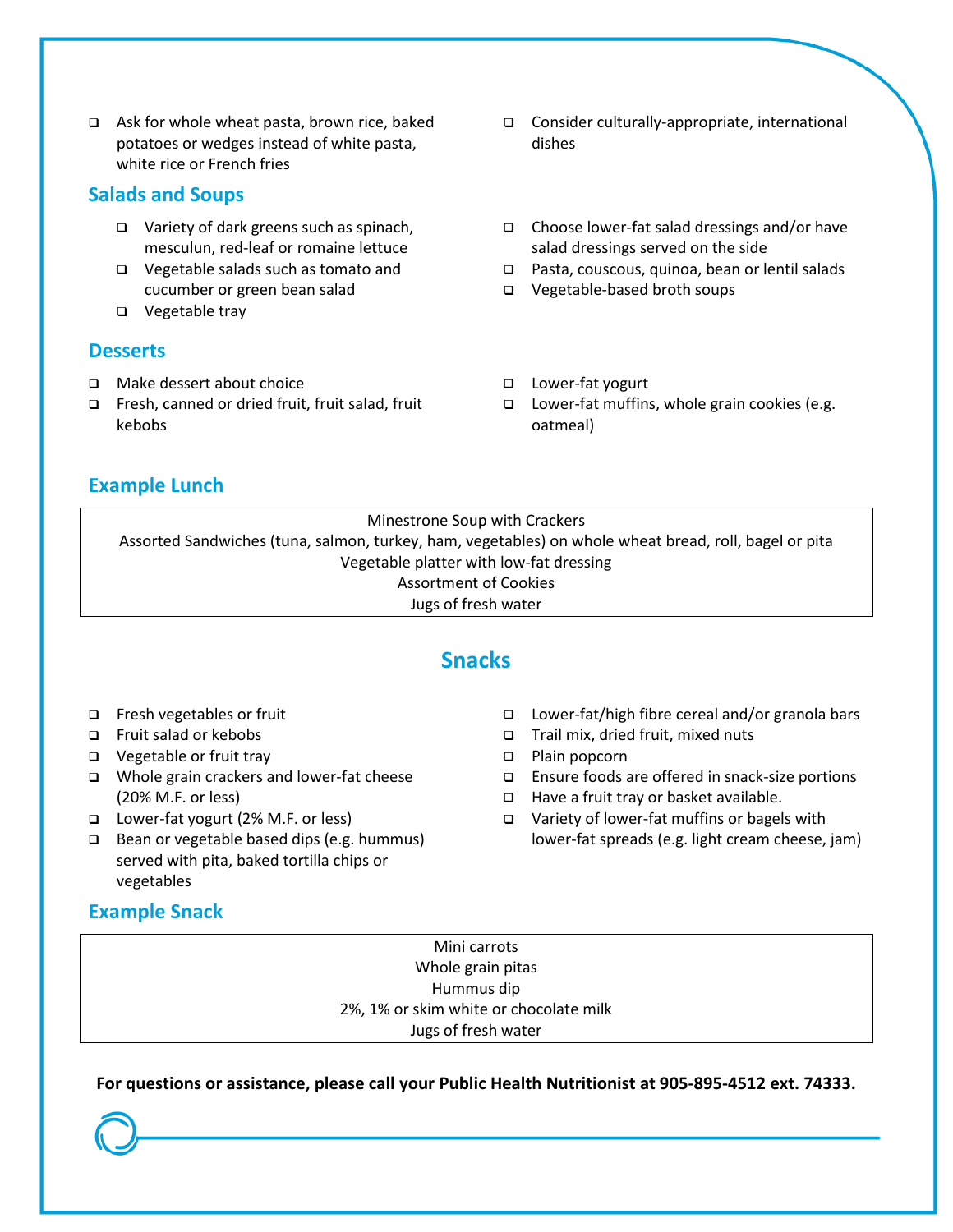## **Healthy Eating Workplace Guidelines - TEMPLATE**

**Company Name:** 

**Category: Number: Approved by: Reference: Page: Date:**

*Guidelines to be reviewed on a biannual basis. Last reviewed XX/XX/XXXX*

#### **GOAL**

**\_\_\_\_\_\_\_\_\_\_\_\_<***Insert company name***>** shows a commitment to the health and well-being of its employees by incorporating the guiding principles into workplace practice.

#### **GUIDING STATEMENT**

**\_\_\_\_\_\_\_\_\_\_\_\_\_<***Insert company name***>** is committed to supporting healthy eating at meetings, workshops, fundraising events and work functions; healthy choices in the vending machines; and whenever/wherever food is sold or offered to our employees.

**\_\_\_\_\_\_\_\_\_\_\_\_\_<***Insert company name***>** is committed to the guiding principles that are fundamental to the Healthy Eating Guidelines. Balancing these principles will help to ensure that our staff are provided with an environment supportive of healthy eating.

#### **GUIDING PRINCIPLES**

**\_\_\_\_\_\_\_\_\_\_\_\_\_\_\_\_\_\_\_<***Insert company name***>** will follow these guiding principles to direct decision-making for the selection of foods available to our employees.